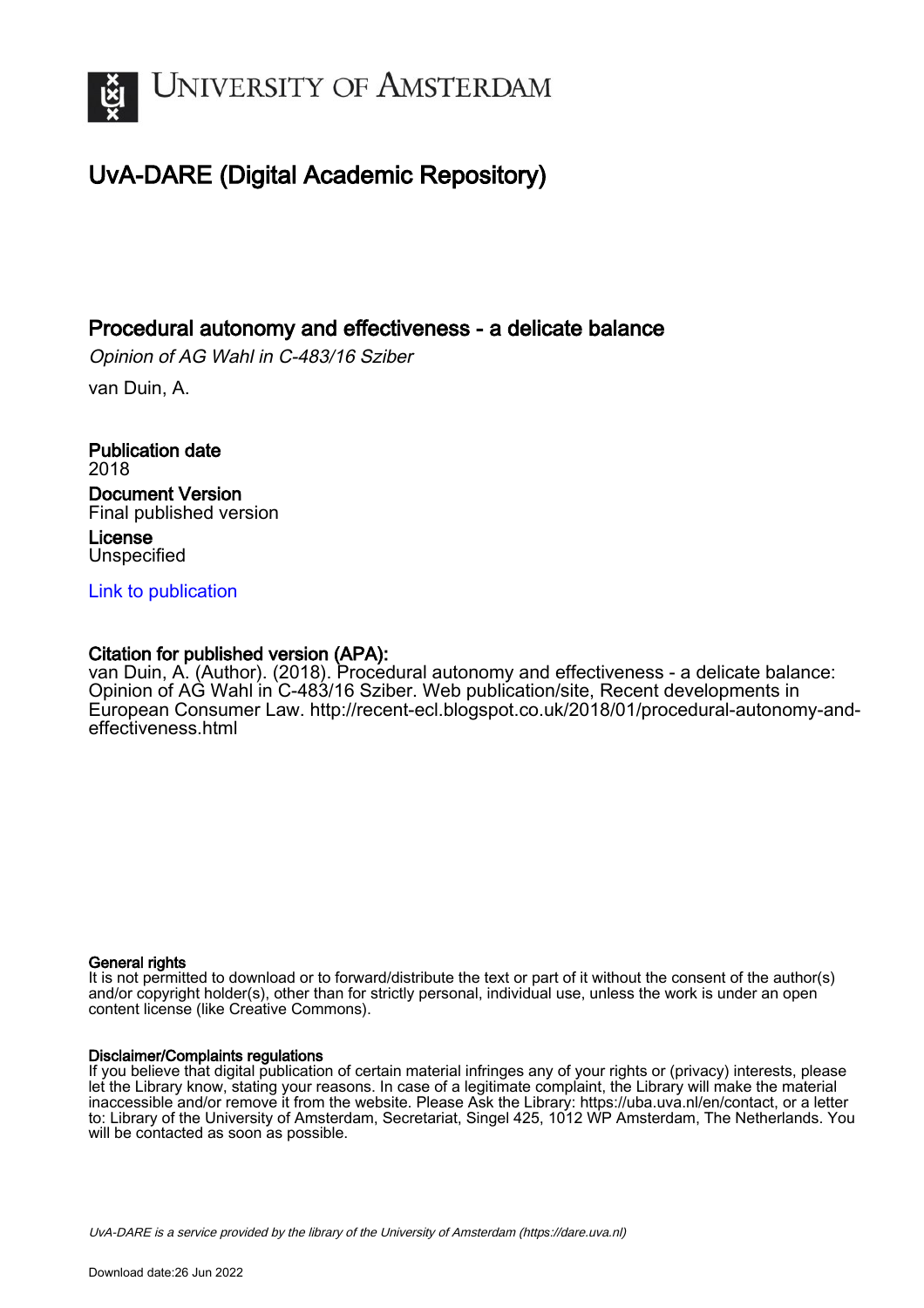<span id="page-1-0"></span>O)

# **[Recent developments in](http://recent-ecl.blogspot.com/) [European Consumer Law](http://recent-ecl.blogspot.com/)**

#### **WEDNESDAY, 24 JANUARY 2018**

Procedural autonomy and effectiveness - a delicate balance; Opinion of AG Wahl in C-483/16 Sziber

For those who are interested in [consumer credit agreements in a foreign](http://recent-ecl.blogspot.nl/2017/09/foreign-currency-loans-inform-consumers.html) [currency](http://recent-ecl.blogspot.nl/2017/09/foreign-currency-loans-inform-consumers.html), the legal consequences of unfair terms and [the 'proceduralization' of](http://recent-ecl.blogspot.nl/2017/12/the-proceduralization-of-directive-9313.html) [Directive 93/13,](http://recent-ecl.blogspot.nl/2017/12/the-proceduralization-of-directive-9313.html) we will discuss the **[Opinion of Advocate General Wahl](http://curia.europa.eu/juris/document/document.jsf?text=&docid=198449&pageIndex=0&doclang=EN&mode=req&dir=&occ=first&part=1&cid=671843) [in](http://curia.europa.eu/juris/document/document.jsf?text=&docid=198449&pageIndex=0&doclang=EN&mode=req&dir=&occ=first&part=1&cid=671843)** *[Sziber](http://curia.europa.eu/juris/document/document.jsf?text=&docid=198449&pageIndex=0&doclang=EN&mode=req&dir=&occ=first&part=1&cid=671843)* **[\(Case C-483/16\)](http://curia.europa.eu/juris/document/document.jsf?text=&docid=198449&pageIndex=0&doclang=EN&mode=req&dir=&occ=first&part=1&cid=671843)** that came out last week. This case is a successor to the much-discussed *[Kásler](http://recent-ecl.blogspot.nl/2014/05/core-and-price-terms-and-their.html)* [judgment \(C-26/13\)](http://recent-ecl.blogspot.nl/2014/05/core-and-price-terms-and-their.html). In short, the questions asked to the EU Court of Justice by the referring court from Hungary pertain to national legislation adopted after *Kásler* and follow-up case law of the Kúria, the Hungarian Supreme Court.[\*]



Source: ERSTE Bank Hungary

Mr. Zsolt Sziber - a consumer - had brought an action against ERSTE Bank Hungary, claiming that the agreement he concluded with the bank was invalid in its entirety, inter alia because the bank had not carried out a credit assessment, because the contract contained a foreign currency conversion

without clearly stipulating the exchange rate , and because he could not evaluate the extent of the risk on the basis of unintelligible information. Alternatively, he sought a declaration that some of the contractual terms were unfair and thus invalid. During the proceedings, the applicable national laws were amended and additional requirements were introduced. The new legislation applies to consumer credit agreements concluded between 2004 and 2014. It declares standard terms void that set, for the purpose of repayment of the debt, a different exchange rate from the one set when the loan was paid out. Those terms are replaced by the official exchange rate for the foreign currency concerned. Standard terms that permit the unilateral increase of the interest rate, costs and commissions are also deemed to be unfair (and void). The sums paid in excess have to be refunded, and the credit institution must carry out a 'settlement of accounts' with the customer.

In addition, to harmonise the case law, transitional procedural rules provide that the contracting parties may make an application to the court for a declaration of (partial) invalidity, but *only if they also request determination of the legal*

#### **BLOG ARCHIVE**

- $\blacktriangleright$ [2019](http://recent-ecl.blogspot.com/2019/) (72)
- [▼](javascript:void(0))[2018](http://recent-ecl.blogspot.com/2018/) (107)
	- [►](javascript:void(0))[December](http://recent-ecl.blogspot.com/2018/12/) (8)
	- [►](javascript:void(0))[November](http://recent-ecl.blogspot.com/2018/11/) (10)
	- [►](javascript:void(0))[October](http://recent-ecl.blogspot.com/2018/10/) (7)
	- [►](javascript:void(0))[September](http://recent-ecl.blogspot.com/2018/09/) (12)
	- [►](javascript:void(0))[August](http://recent-ecl.blogspot.com/2018/08/) (6)
	- $\blacktriangleright$ [July](http://recent-ecl.blogspot.com/2018/07/) (11)
	- $\blacktriangleright$ [June](http://recent-ecl.blogspot.com/2018/06/) (12)
	- $\blacktriangleright$ [May](http://recent-ecl.blogspot.com/2018/05/) (6)
	- $\blacktriangleright$ [April](http://recent-ecl.blogspot.com/2018/04/) (13)
	- $\blacktriangleright$ [March](http://recent-ecl.blogspot.com/2018/03/) (6)
	- $\blacktriangleright$ [February](http://recent-ecl.blogspot.com/2018/02/) (4)
	- [▼](javascript:void(0))[January](http://recent-ecl.blogspot.com/2018/01/) (12)

[Report on the procedural](http://recent-ecl.blogspot.com/2018/01/report-on-procedural-protection-of.html) [protection of consumers](http://recent-ecl.blogspot.com/2018/01/report-on-procedural-protection-of.html)

[Max Schrems is a consumer](http://recent-ecl.blogspot.com/2018/01/max-schrems-is-consumer-with-respect-to.html) [- with respect to his ow...](http://recent-ecl.blogspot.com/2018/01/max-schrems-is-consumer-with-respect-to.html)

[E-cigarettes not the same as](http://recent-ecl.blogspot.com/2018/01/e-cigarettes-not-same-as-cigarettes.html) [cigarettes - Commissi...](http://recent-ecl.blogspot.com/2018/01/e-cigarettes-not-same-as-cigarettes.html)

[Procedural autonomy and](#page-1-0) [effectiveness - a delicate...](#page-1-0)

[Consumer Law in the Data](http://recent-ecl.blogspot.com/2018/01/consumer-law-in-data-economy-conference.html) [Economy - conference](http://recent-ecl.blogspot.com/2018/01/consumer-law-in-data-economy-conference.html) [invi...](http://recent-ecl.blogspot.com/2018/01/consumer-law-in-data-economy-conference.html)

[The brave new world of open](http://recent-ecl.blogspot.com/2018/01/the-brave-new-world-of-open-banking-bit.html) [banking: a bit more on...](http://recent-ecl.blogspot.com/2018/01/the-brave-new-world-of-open-banking-bit.html)

[More on PSD2](http://recent-ecl.blogspot.com/2018/01/payment-services-directive-2-deadline.html)

[Charging consumers extra](http://recent-ecl.blogspot.com/2018/01/charging-consumers-extra-how-will-psd2.html)  [how will PSD2 be enforc...](http://recent-ecl.blogspot.com/2018/01/charging-consumers-extra-how-will-psd2.html)

[The new rules on financial](http://recent-ecl.blogspot.com/2018/01/the-new-rules-on-financial-benchamarks_10.html) [benchmarks: are](http://recent-ecl.blogspot.com/2018/01/the-new-rules-on-financial-benchamarks_10.html) [consume...](http://recent-ecl.blogspot.com/2018/01/the-new-rules-on-financial-benchamarks_10.html)

[Shopper-gate going on in](http://recent-ecl.blogspot.com/2018/01/shopper-gate-going-on-in-italy.html) [Italy](http://recent-ecl.blogspot.com/2018/01/shopper-gate-going-on-in-italy.html)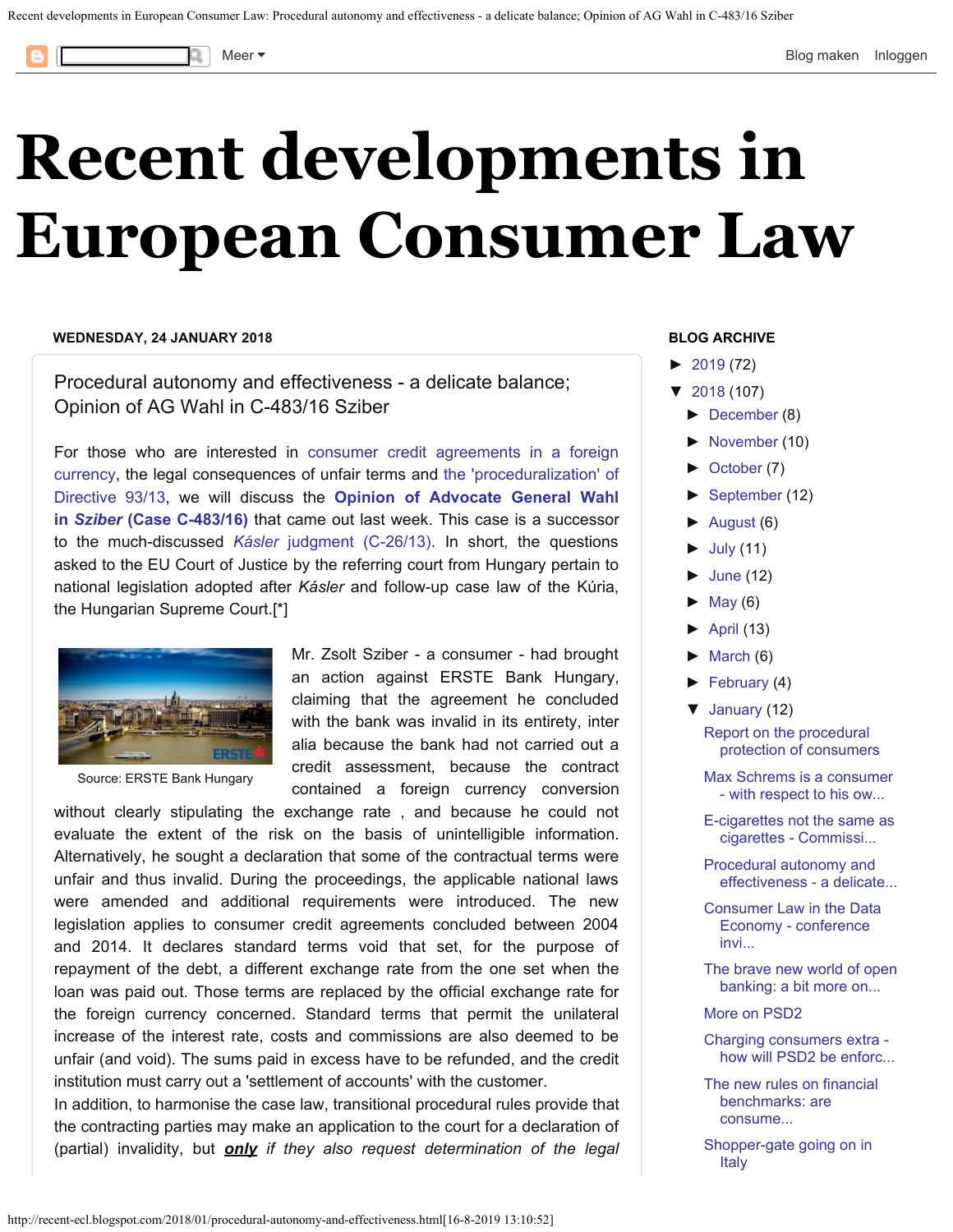*consequences of invalidity*, including the settlement of accounts between them. Otherwise, the application is inadmissible and the court may not examine the case on the merits.

The referring court found that Mr. Sziber was entitled to a refund and invited him to amend his application in line with the new legislation, but he failed to do so. Therefore, the referring court considered itself unable to rule on the merits of the case, which meant that Mr. Sziber would be left empty-handed. Subsequently, the referring court raised doubts as to whether the national laws involved were compatible with EU law, in particular Articles 38 and 47 of the EU Charter of Fundamental Rights, Directive 93/13 and Directive 2008/48 (which, according to AG Wahl, does not apply to the present case; see para 29). In the referring court's view, *the additional requirements were prejudicial to consumers*, whether applicant or defendant. Moreover, these additional requirements did not apply to consumers who had not entered into a credit agreement between 2004 and 2014 or who entered into a different kind of agreement. Then, it suffices to merely seek a declaration of invalidity, without having to specify the legal consequences.

AG Wahl's Opinion is divided in two parts: (i) admissibility, and (ii) substance, i.e. the 'equivalence and effectiveness' test.

First, AG Wahl remarks that the national legislation at issue already seems to have the effect of rendering the contractual terms that Mr. Sziber regarded as unfair null and void (para 32). In *Kásler*, the CJEU held that Directive 93/13 does not preclude provisions of national law "enabling the national court to cure the invalidity of that term by substituting for it a supplementary provision of national law". So far, so good: new legislation has indeed been adopted in Hungary. The problem in this case, however, is that the referring court was *prevented from 'curing the invalidity'*, due to the applicable procedural rules. In this respect, the case appears to be a classic example of national procedural law that could make the exercise of consumer rights under e.g. Directive 93/13 "impossible or excessively difficult". Although the Member States have **procedural autonomy**, they must still observe the principles of **equivalence and effectiveness**. Furthermore, according to established case law of the CJEU, the **full effectiveness (***effet utile***)** of Directive 93/13 requires that national courts offer consumers *ex officio* protection against unfair contract terms.

Yet AG Wahl's Opinion shows how delicate the balance is between procedural autonomy and effectiveness. He even concludes that the case is inadmissible, because Mr. Sziber's claims regarding unfair terms have already been addressed by the national legislation at issue. The remaining claims are unrelated to EU law, says Wahl (para 32). At the same time, Wahl acknowledges that, as a consequence of Mr. Sziber's inaction, the referring court had to dismiss the claims before it could substitute the terms and/or order a refund (cf. para 64 of the Opinion). Why, then, the case would be inadmissible is a bit of a mystery.

AG Sharpston [states in a recent Opinion](http://recent-ecl.blogspot.nl/2017/11/between-equivalence-and-effectiveness.html) - referring to *[Asturcom](http://curia.europa.eu/juris/liste.jsf?num=C-40/08)* [\(C-40/08\)](http://curia.europa.eu/juris/liste.jsf?num=C-40/08) -

[Nutrition information as a](http://recent-ecl.blogspot.com/2018/01/nutrition-information-as-tool-of.html) [tool of consumer](http://recent-ecl.blogspot.com/2018/01/nutrition-information-as-tool-of.html) [empowe...](http://recent-ecl.blogspot.com/2018/01/nutrition-information-as-tool-of.html)

[Data protection in 2018:](http://recent-ecl.blogspot.com/2018/01/data-protection-in-2018-waiting-for-gdpr.html) [waiting for the GDPR...](http://recent-ecl.blogspot.com/2018/01/data-protection-in-2018-waiting-for-gdpr.html)

- $\blacktriangleright$ [2017](http://recent-ecl.blogspot.com/2017/) (78)
- $\blacktriangleright$ [2016](http://recent-ecl.blogspot.com/2016/) (79)
- $\blacktriangleright$ [2015](http://recent-ecl.blogspot.com/2015/) (84)
- [►](javascript:void(0))[2014](http://recent-ecl.blogspot.com/2014/) (136)
- [►](javascript:void(0))[2013](http://recent-ecl.blogspot.com/2013/) (220)
- [►](javascript:void(0))[2012](http://recent-ecl.blogspot.com/2012/) (276)
- [►](javascript:void(0))[2011](http://recent-ecl.blogspot.com/2011/) (155)
- $\blacktriangleright$ [2010](http://recent-ecl.blogspot.com/2010/) (92)

#### **CONTRIBUTORS**

| Admin: Joasia Luzak           |
|-------------------------------|
| Author: Anna van Duin         |
| Author: Andrea Fejos          |
| Author: Agnieszka Jabłonowska |
| Author: Eleni Kaprou          |
| Author: Candida Leone         |

#### **BIOS**

| <b>Agnieszka Jabłonowska</b> |
|------------------------------|
| <b>B</b> Andrea Fejős        |
| <b>Anna van Duin</b>         |
| <b>B</b> Candida Leone       |
| <b>B</b> Eleni Kaprou        |
| <b>B</b> J.A. (Joasia) Luzak |

#### **SUBSCRIBE TO**

| Posts    |  |
|----------|--|
| Comments |  |

#### **LINKS**

| Master European Private Law at<br>UvA    |
|------------------------------------------|
| <b>European Journal of Legal Studies</b> |
| ECJ                                      |
| DG Sanco                                 |

**LABELS**